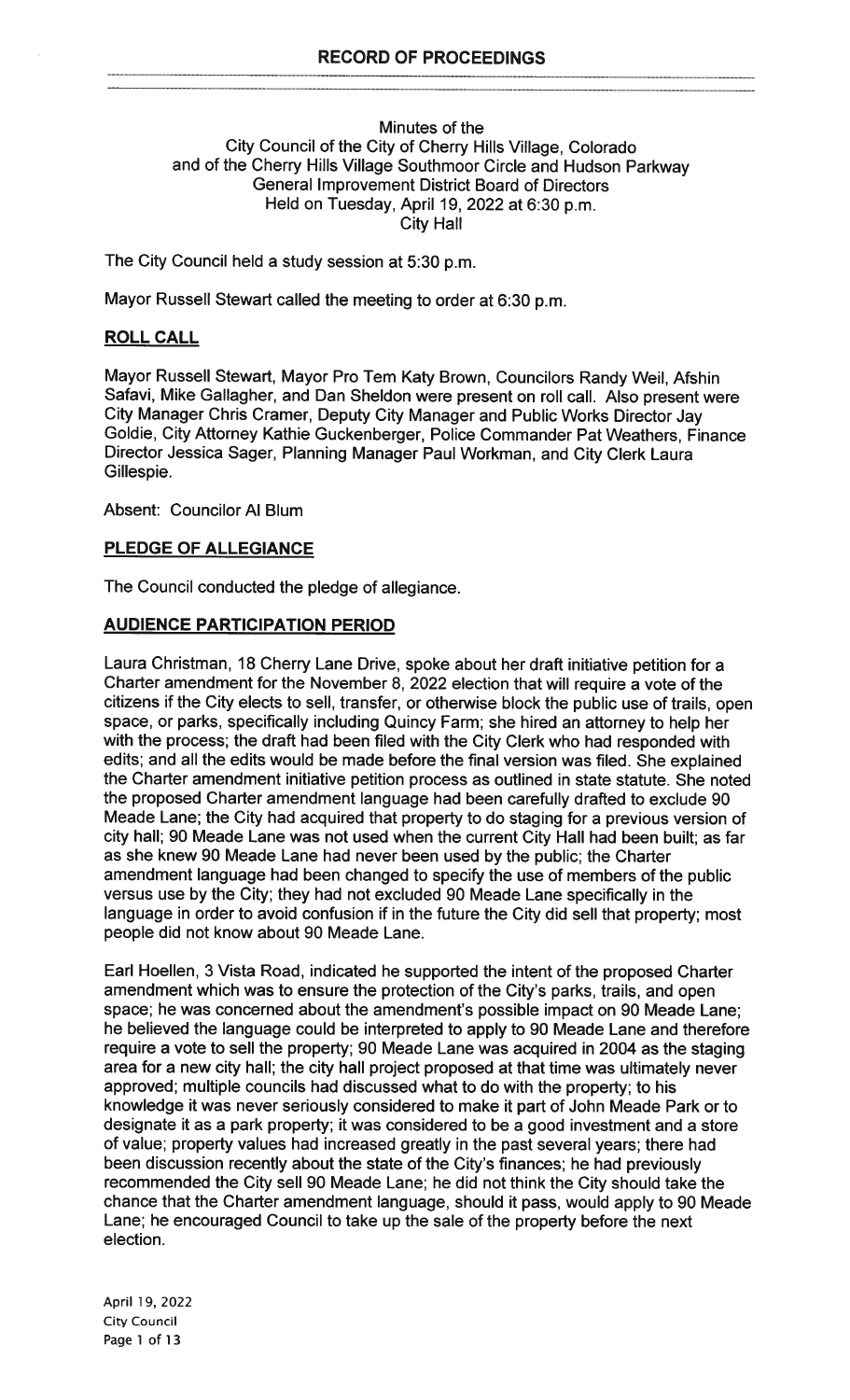# REPORTS FROM CITY BOARDS, COMMISSIONS AND COMMITTEES

None

## CONSENT AGENDA

Councilor Sheldon removed Item 6a.

Mayor Pro Tern Brown moved, seconded by Councilor Weil to approve the following items on the Consent Agenda:

- b. Change Order #2 to the <sup>2020</sup> Chip Seal Contract for Services for the <sup>2022</sup> Chip Seal Program
- c. Agreement for Professional Services for Weed Control Services in City Parks
- d. South High Street Paving Agreement
- e. Change Order to Construction Contract for the <sup>2021</sup> Asphalt Capital Improvement Project to Pave South High Street

The motion passe<sup>d</sup> unanimously.

## ITEMS REMOVED FROM CONSENT AGENDA

Item 6a. Approval of Minutes - April 5, 2022

Mayor Pro Tem Brown moved, seconded by Councilor Weil to approve Item 6a.

The motion passe<sup>d</sup> with <sup>4</sup> ayes and <sup>1</sup> abstention.

## UNFINISHED BUSINESS

## Public Hearing - Council Bill 7, Series 2022; Vacating the City's Interest in a Portion of the Crest Road Right-of-Way (second and final reading, Public Hearing)

Deputy City Manager/Director Goldie presented Council Bill 7, Series <sup>2022</sup> on second and final reading. He explained the owners of <sup>3</sup> Crest Road, Jordan and Kimberly Laycob, have requested the City vacate <sup>a</sup> portion of Crest Road that abuts their property; the Laycobs desired to make permanen<sup>t</sup> improvements to the driveway and landscaping on their property; <sup>3</sup> Crest Road was the sole property accessed by Crest Road; the applicants were seeking <sup>a</sup> formalized vacation of the City's interest in <sup>a</sup> portion of Crest Road that currently cuts into the southwest corner of their property; the new propose<sup>d</sup> configuration would enhance the City's ability to maintain Crest Road more efficiently and allow the applicants to make permanen<sup>t</sup> improvements; the current road was difficult to <sup>p</sup>low and maintain due to the manner in which the right-of-way extends into the corner of their property without <sup>a</sup> cul-du-sac, making <sup>p</sup>lowing and road maintenance more difficult; if the vacation was approved, the length of the road would be cut in half, making it much easier for staff to back down when <sup>p</sup>lowing snow was required or when maintenance of the grave<sup>l</sup> was needed; all existing utility easements would remain in <sup>p</sup>lace; staff also recommended as <sup>a</sup> condition of approva<sup>l</sup> the applicant be responsible for the maintenance of the area outside of the approve<sup>d</sup> road surface within <sup>a</sup> portion of the Crest Road right-of-way; the Planning and Zoning Commission agree<sup>d</sup> with and also made that recommendation; the propose<sup>d</sup> vacation would leave <sup>a</sup> strip of right-of-way that would make maintenance difficult; this would be accomplished through <sup>a</sup> license to maintain right-of-way that would run in perpetuity with the property; the agreemen<sup>t</sup> was included in Council packets; Council is authorized to impose reasonable conditions upon the vacation of any right-of-way, including but not limited to the paymen<sup>t</sup> of consideration by the land owners receiving benefit from the sale; staff and the City Attorney as directed by Council have negotiated cost for the propose<sup>d</sup>

April 19, 2022 City Council Page 2 of 13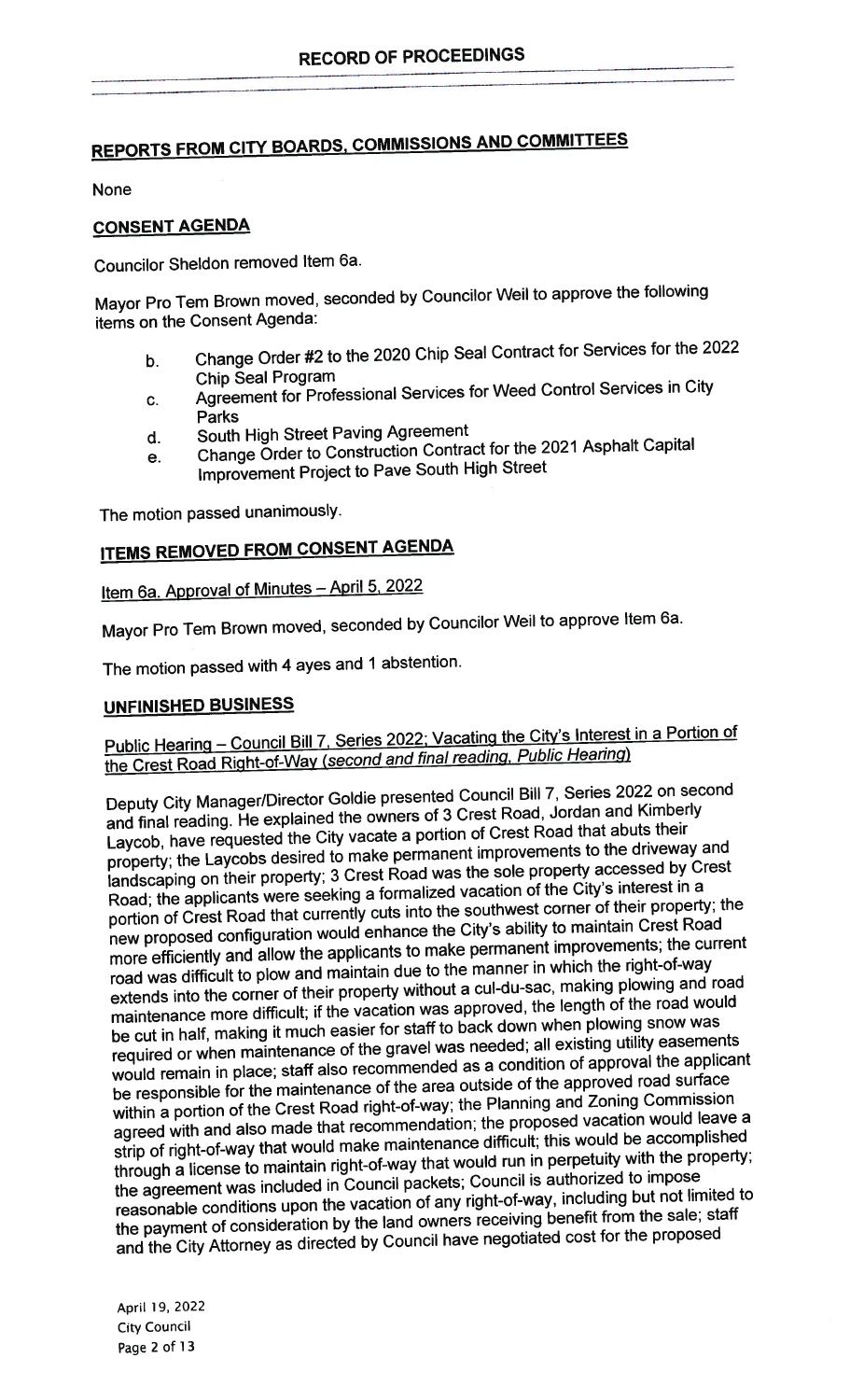vacated parcel based on current relevant information that was obtained through an appraisal commissioned by the City Manager, an independent appraisal obtained by the petitioner, as well as relevant sale of similar comparable parcels; the recommended amount of this consideration is \$50,028 based on the calculations in Exhibit F to the staff memo; consistent with previous discussions the area proposed for vacation is drawn so that no private ownership other than that of the applicant is contiguous to the proposed vacation; as such if the vacation is approved title to the vacated right-of-way would vest in the applicants alone according to the Municipal Code and Title 43 of the Colorado Revised Statutes.

Jordan Laycob, 3 Crest Road, thanked Council for considering the proposal; he discussed the landscaping and improvements proposed to the road and driveway; he thought it would improve the look and feel of the driveway and be beneficial for the neighborhood.

Councilor Weil asked for clarification on the maintenance relative to the vacation.

Deputy City Manager/Director Goldie explained the City currently maintained the natural, unimproved vegetation in the right-of-way south of Crest Road; the proposal would transfer maintenance responsibility to the owner of 3 Crest Road; the City would still do the snow plowing and gravel maintenance on Crest Road to the new property line; gravel maintenance was needed infrequently since there was only one home at the end of the road.

Mayor Stewart asked for confirmation that the proposed vacation went before the Planning and Zoning Commission and they voted unanimously to recommend approval.

Deputy City Manager/Director Goldie confirmed that was correct.

Mayor Stewart opened the Public Hearing at 6:49 p.m.

Laura Christman, 18 Cherry Lane Drive, indicated she was not concerned with the vacation of the right-of-way but was concerned the way it was being done was wrong, even if technically legal; under Colorado law when a street was vacated the property owners to either side of the street each got half, but if only a portion of a street was vacated then no portion needed to be conveyed to the property owner not adjacent to the vacated street; the proposed vacation left a five foot strip of City right-of-way which defeated the property owner to the south of their right to have half the vacated land conveyed to them; the proposed vacation was a sham although it might be legal; this proposal implied the City did not want to deal with the southern property owner and was showing a preference for the applicant and the City wanted to receive the profit from the vacation that would otherwise have belonged to the southern property owner; the proposed vacation was inherently wrong in her opinion; the southern property owner should sign a waiver or quit claim deed; she questioned the license in perpetuity because of the rule against perpetuities; she proposed Council put the matter on hold, approach the southern property owner and get a waiver.

Rob Eber, 3 Middle Road, indicated his wife was supposed to attend tonight and he asked that he be given her five minutes.

Mayor Stewart stated he would allow it.

Mr. Eber indicated the red square on the aerial view included in Council packets of the 3 Crest Road area with the proposed vacation was inaccurate; he did not know the applicant, the owners of 10 Cherry Lane or 2 Cherry Lane; they were his neighbors; he was in opposition to the request because of the issues it raised; the five foot strip of City right-of-way that would be left from this proposal would be useless; no compensation was being given to the City for that land although it was effectively being given to the applicant; the standard for approval of a vacation was the public interest; the City did

April 19, 2022 City Council Page 3 of 13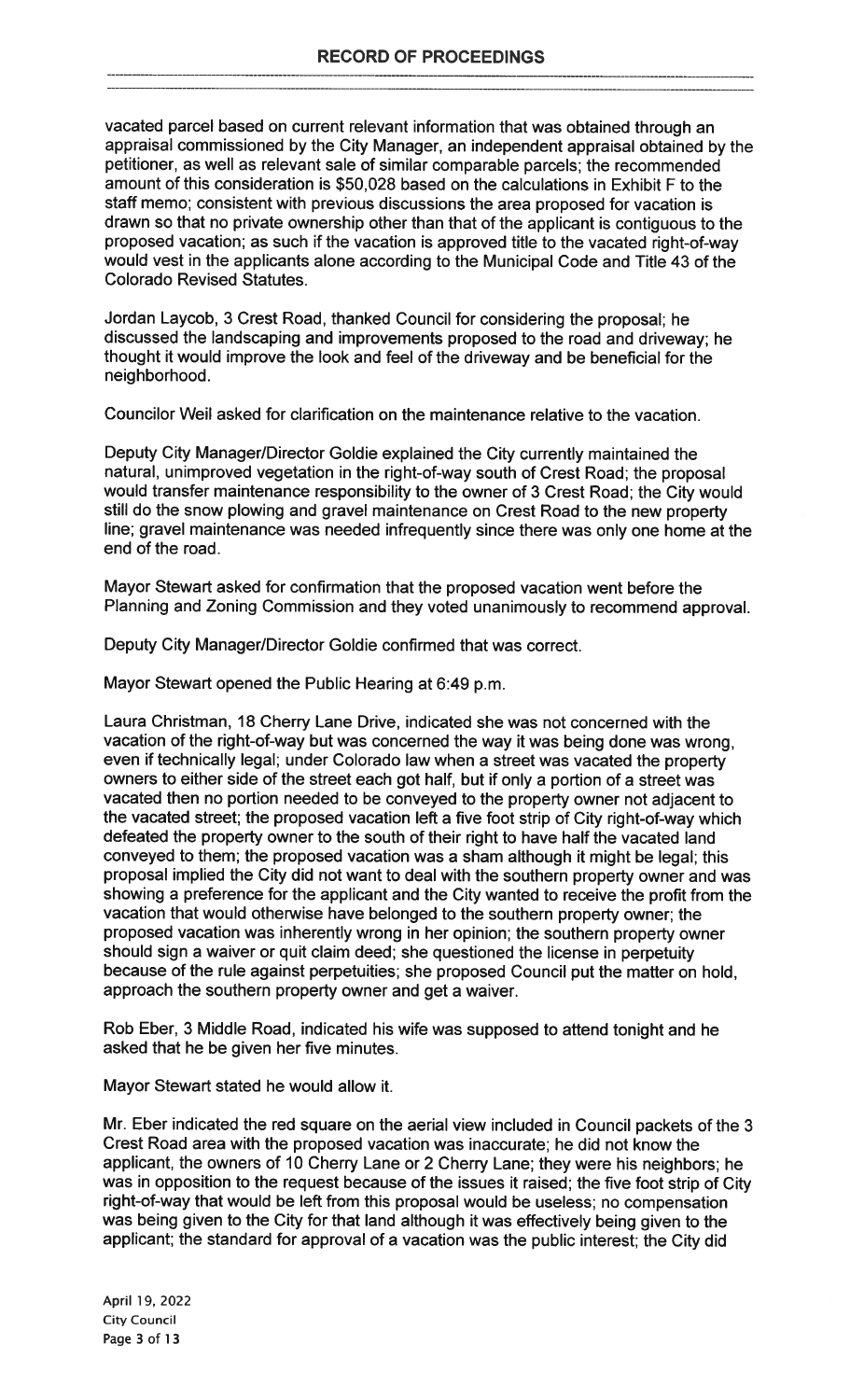not get adequate public interest benefit in order to approve the vacation; to the west of the subject property was 2 Cherry Lane and to the south was 10 Cherry Lane, both of which had solid landscaping into the right-of-way; 10 Cherry Lane had also illegally placed a fence in the right-of-way; the proposed vacation included a maintenance license by the owner of 3 Crest Road for a small area of right-of-way in between rightof-way illegally taken and appropriated by the owners of 2 Cherry Lane and 10 Cherry Lane through landscaping and fencing; to his understanding neither 2 Cherry Lane or 10 Cherry Lane had a license for that right-of-way; to his understanding the area was a floodplain used for floodplain drainage through the northwest and passed to Volunteer Park on the other side of Parkway Avenue; he had spoken to City staff and was told the Village allowed landowners to landscape within the right-of-way; the right-of-way area for 2 Cherry Lane and 10 Cherry Lane was far bigger than the area under discussion for the proposed vacation; under the guise of what had been done at 2 Cherry Lane and 10 Cherry Lane, 3 Crest Road should withdraw their application and just commandeer the land: however the landowner at 3 Crest Road had taken the high road and had formally applied for vacation; he appreciated that and thought it was the right way to do it; however the maintenance license was in between two large areas of right-of-way not being properly addressed by the City; he contended the City should address the license in conjunction with addressing 2 Cherry Lane and 10 Cherry Lane's incursion into the right-of-way; therefore it was not in the public's interest to address the maintenance license as part of this vacation process; the staff memo said the City would benefit from not having to maintain or plow the area of proposed vacation; he contended that even if approved the City would still have to back into the right-of-way on Crest Road; it would be easier to just go forward and backward as it currently existed; the proposed landscaping on Crest Road was not that important from a public interest standpoint because everyone was required to take care of the right-of-way adjacent to their property; the City should address the entire right-of-way of the three properties rather than piecing it out with the proposed license; it was the fiduciary duty of the City to protect all the interests of the taxpayers and this only benefited the property owner at 3 Crest Road; it was all right-of-way and they wanted it back, even if it meant making 10 Cherry Lane take down their illegal fence; the irrigation at 2 Cherry Lane would not allow drainage flow to allow the right-of-way to handle an 100 year flood; the consideration for the proposed vacation was absurdly low; the public interest was not met by the proposed vacation; the applicant's appraisal was very low; the payment was calculated using 2018 data from a prior sale, not market value, and should not be considered; it used a low escalator which was not relevant to current conditions; it had a two-year calculation on timeframe, not the four years since it was originally done; after the consideration and the rebates for the maintenance that would take place and the fact that they have to take care of asphalt that the City did not put in there; real estate value in the Village had gone through the ceiling; \$380,000 was nowhere close to the market value of the land after it was annexed into 3 Crest Road; the fiduciary duty of the City was to protect taxpayers and get the maximum amount on this consideration; there had been a lot of discussion about the City's financial difficulties or potential financial issues; to give away even a penny let alone almost \$100,000 was not in the public interest; there should not be any discount or rebate; during discussion about Quincy Farm a realtor had asked the County assessor to value the land of Quincy Farm and it was over \$1 million per acre; the City's appraisal of the proposed vacation came in at \$1.1 million per acre; yet the sale was approximately \$380,000 per acre; he suggested the City get full value for the appraised piece of property; the City's appraisal almost questioned the validity of the applicant's appraisal; the alternative was to use the County assessor's value; the applicant's property was currently valued at \$1.2 million under the County's 2021 appraisal; the land owner did not appeal the property tax assessment; the proposed vacation yielded a \$109,338 value; he suggested using this as an independent number; he suggested getting rid of the license and address all the right-of-way together; he concluded this did not meet the standard of public interest because the right-of-way was not addressed, the City was not getting enough consideration, and the conveyance did not convey the underlying land; he encouraged Council to make sure they had a legal opinion that the City had the right to transfer this piece of property, let alone the questions it brought up for 10 Cherry Lane's owner; all

April 19, 2022 City Council Page 4 of <sup>1</sup> 3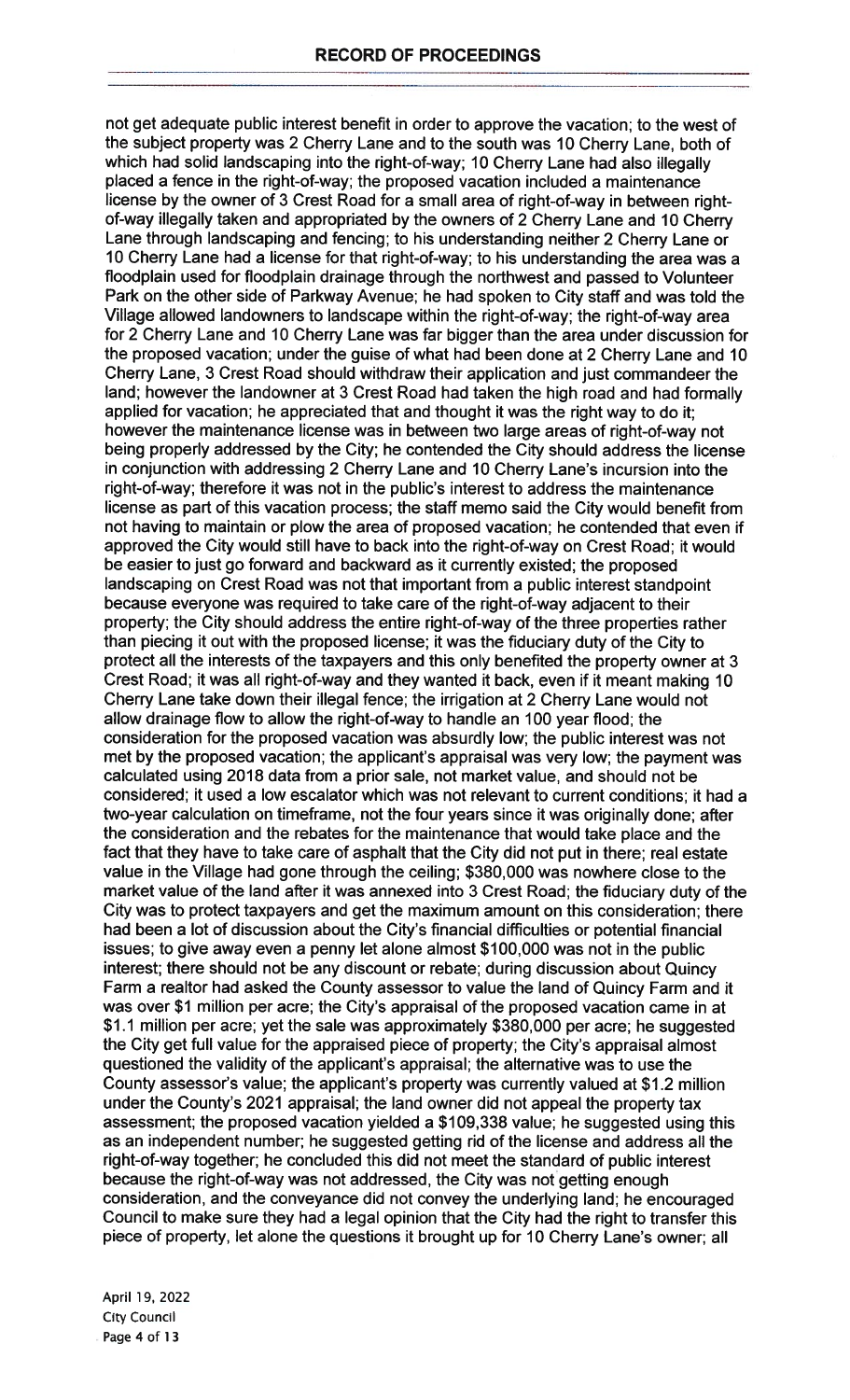these questions led to a conclusion that this deal was no where close to meeting the requirements for the public interest.

Mr. Laycob noted the aerial view with the red square was for presentation benefit only; the survey was more accurate; that corner of the lot was non-buildable land, was not being used by the City, and only had access to the one driveway; he had talked to the owner of 10 Cherry Lane in the past and the owner was fully aware of the plans and had received all of the required notices; neither neighbor had asked him any questions; he was happy to take care of the five foot sliver of right-of-way

Hearing no further comments, the Public Hearing was closed at 7:13 p.m.

Councilor Sheldon asked why the proposal included keeping the five-foot sliver as City right-of-way.

Deputy City Manager/Director Goldie replied staff had given the applicant the option and the applicant had not wanted to complicate the proposal and wanted to move forward with a single applicant proposal; the vacation process did not require the City to contact neighbors, rather it required the applicant to send notice to the neighbors; the City Code and Title 43 of the Colorado Revised Statutes allows the request to be from a single applicant since the proposed vacation was not contiguous to the other property.

Councilor Sheldon noted it did not seem logical for the City to own a five-foot strip of right-of-way. He asked what would happen if Council wanted the vacation to include the five-foot strip.

City Attorney Guckenberger replied she would have to look into that.

Councilor Sheldon questioned the geometry of the proposed vacation and noted it created an odd shape for the new property line and right-of-way. He indicated the applicant had submitted the request over a year ago but there might be a better solution. He did not feel the need to address the value but would like to see the five-foot area be included in the proposed vacation. He suggested Code Enforcement should be sent to the neighboring properties to evaluate those concerns. He might suggest a continuance.

Councilor Gallagher stated he appreciated the applicant's patience with the process; he thanked the public comments; he thought there were some legitimate questions; he hated to delay the process further but he would like to understand better and make sure it was done correctly. He questioned the legality of the fence at 10 Cherry Lane.

Deputy City Manager/Director Goldie replied it was not allowed; the fence had been put up 25 years ago; if at any time the property owners had come in for a building permit the fence would have to have been moved to the proper place; it had not been City policy to address historical fences in the right-of-way; the City ensured new fences were installed properly; there were no violations at 2 Cherry Lane; landscaping was allowed in the right-of-way no matter how wide it was.

City Manager Cramer added he had spoken to former right-of-way manager Ralph Mason about this property and learned there was a drainage ditch between the road and the trees at 2 Cherry Lane; it was often difficult to know where the property line was when staff was out in the field; trees did not require building permits; the City operated on complaint-driven Code enforcement.

Mayor Pro Tem Brown thanked the applicant for his patience and indicated her appreciation for the public comments; the compensation amount had been negotiated pretty heavily considering a lot of factors, not only the generic value of the land, but the fact that the little section of land could not be sold, and it did not have any use to the public, the only person it had any use to was the owner of 3 Crest Road; she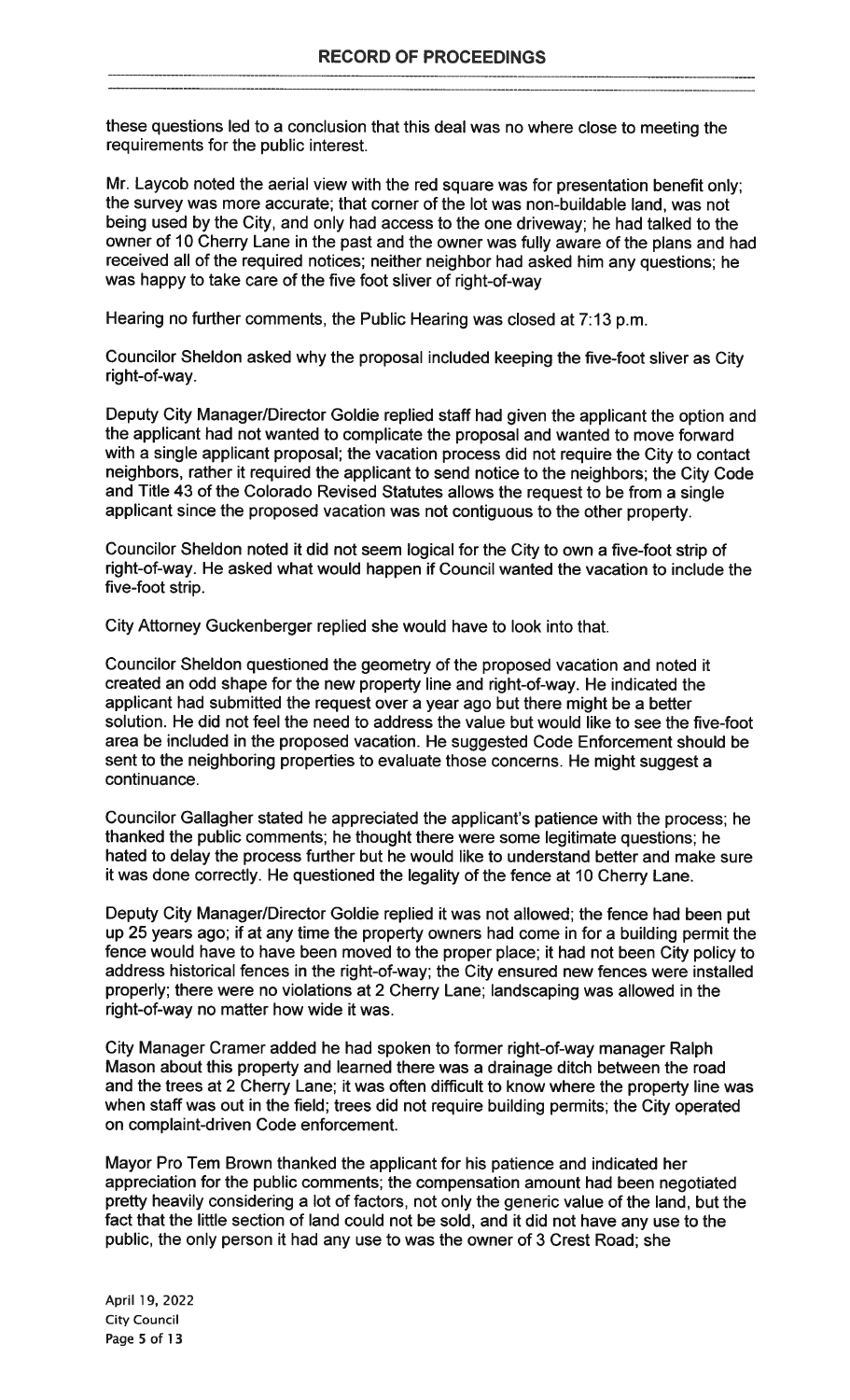understood the math involved but she was comfortable with the agreement; she appreciated the willingness of the applicant to negotiate in goo<sup>d</sup> faith with the City and she believed the City negotiated in goo<sup>d</sup> faith as well. She was concerned with the fivefoot strip and the purpose of it being to not include the neighbor to the south in the negotiations; that was not the way she believed the City should operate; the owners of <sup>10</sup> Cherry Lane should be involved; at <sup>a</sup> minimum the City should ge<sup>t</sup> <sup>a</sup> written release from them; she did not think the City should continue to own <sup>a</sup> five-foot strip of land; that did not serve the public interest at all; what would serve the public interest would be cleaning the area up and not making it more complicated; cleaning it up was <sup>a</sup> legitimate benefit to the public. She agree<sup>d</sup> with Councilor Sheldon and would bring up some other issues during reports that were not relevant to the current discussion. She indicated she had reservations about the proposa<sup>l</sup> at this point.

Councilor Weil echoed the thanks to the applicant and the public comments; it was <sup>a</sup> goo<sup>d</sup> and thoughtful discussion; he had the same concerns; there was potential for legal risk; the five-foot strip seemed like <sup>a</sup> problem waiting to happen; the owners of <sup>10</sup> Cherry Lane might file <sup>a</sup> lawsuit instead of attending the public hearing; the City should execute some legal documents to sort it out with that neighbor; he did not like doing things that were intended to be work-arounds; he would like to hear more debate about the valuation question; he suggested Council discuss the topic of rights-of-way and address in <sup>a</sup> more substantial way; being reactive and allowing historical encroachments to remain resulted in more violations; he questioned the City's right or intent to allow landscaping that blocked the right-of-way; he suggested Council develop <sup>a</sup> more comprehensive approach. He supporte<sup>d</sup> continuing the propose<sup>d</sup> vacation to <sup>a</sup> date in the near future and focus on it with <sup>a</sup> sense of urgency.

Councilor Safavi echoed the other comments and agree<sup>d</sup> with continuing the propose<sup>d</sup> vacation to <sup>a</sup> date certain.

City Attorney Guckenberger advised renoticing the public hearing per the Code which required <sup>20</sup> days' notice prior to the meeting, so the next available Council date was May 17<sup>th</sup>. She stated she had no indication there was any kind of subterfuge engaged in with the application; state statute provided if less than the entire right-of-way was vacated then title to the vacated portion shall vest in the owners of the land abutting the vacated portion.

Deputy City Manager/Director Goldie clarified at the time of the initial application there was no one living in <sup>10</sup> Cherry Lane, ownership was changing hands, there was no one there for the applicant to communicate with, they were not avoiding talking to the owners, they thought it would be <sup>a</sup> better process to leave <sup>a</sup> small strip and move forward so they could improve this area.

Councilor Sheldon asked about first reading.

Mayor Stewart noted first reading was only to set the public hearing and had not involved any Council discussion.

Councilor Sheldon stated he wanted to maybe retract his comment about the geometry; either the right-of-way or the lot had to be oddly shaped.

Mr. Laycob noted the line followed the natural curve of the road. He added the property line of <sup>10</sup> Cherry Lane curved up and did not touch his property line until the corner where his gate was; there was <sup>a</sup> strip of land they were trying to take into consideration that was the City's that did not touch <sup>10</sup> Cherry Lane; <sup>10</sup> Cherry Lane did not have access to Crest Road.

Councilor Weil questioned that the border of the propose<sup>d</sup> vacation seemed to follow <sup>10</sup> Cherry Lane's fence line rather than the right-of-way.

April 19, 2022 City Council Page <sup>6</sup> of <sup>1</sup> <sup>3</sup>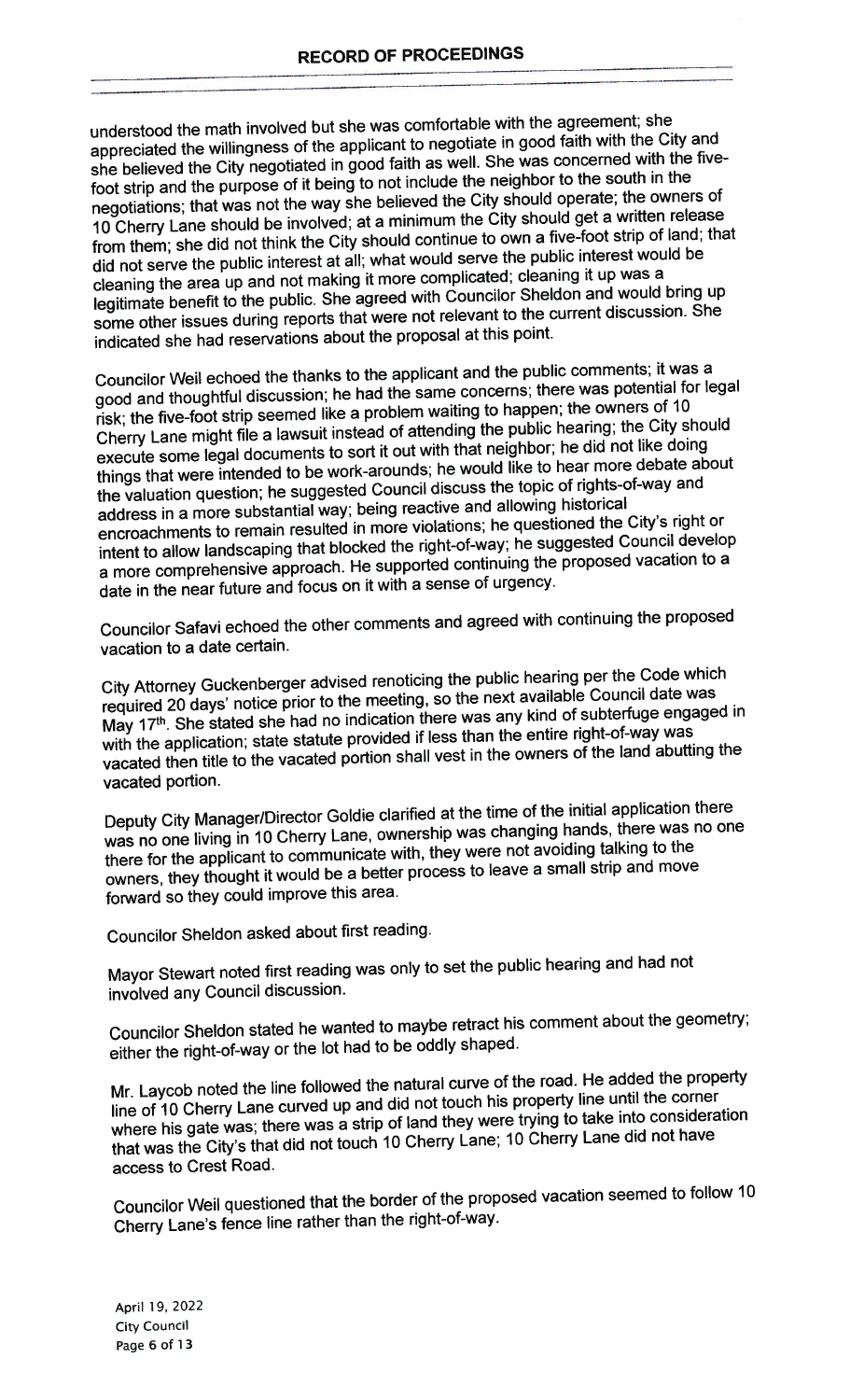Deputy City Manager/Director Goldie noted all those factors were taken into consideration.

City Manager Cramer indicated if further Council consideration resulted in another party being introduced into the process, the request would likely have to be reconsidered by the Planning and Zoning Commission.

City Attorney Guckenberger noted it would likely be an entirely new application.

Councilor Sheldon asked if Council could approve the application with the condition that the five-foot piece of land also be vacated.

City Attorney Guckenberger replied the property vacated would then be split between the two neighbors so there would be a different result.

Councilor Sheldon asked if the two and a half feet could be given to the owners of 10 Cherry Lane tonight without consulting them.

City Attorney Guckenberger replied Council could but the owners might not want it. She added Council had the option to deny this application and have the applicant come back with a new proposal.

Councilor Weil indicated he was interested in doing the process correctly.

Councilor Sheldon moved, seconded by Mayor Pro Tern Brown, to continue Council Bill 7, Series 2022 to May 17, 2022 and to have the appropriate notices posted and published as required by the Code.

The motion passed unanimously.

Council Bill 8, Series 2022; Amending the Budget for Fiscal Year 2022 by Creating a Fund for the Southmoor Circle and Hudson Parkway General Improvement District and Appropriating Funds Therein (second and final reading)

Director Sager presented Council Bill 8, Series 2022 on second and final reading. She explained the proposed bill would establish a fund and appropriate expenditures for the new general improvement district in the amount of \$182,061, which included Xcel's cost, reimbursement of the initial \$10,000 petitioner deposit, bond issuance fees, a construction reserve, and the debt service fund.

Mayor Pro Tem Brown moved, seconded by Councilor Weil, to approve Council Bill 8, Series 2022 amending the budget for fiscal year 2022 by creating a fund for the Cherry Hills Village Southmoor Circle and Hudson Parkway General Improvement District and appropriating funds therein on second and final reading.

The following votes were recorded:

| Safavi       | <b>ves</b> |
|--------------|------------|
| Weil         | <b>ves</b> |
| <b>Brown</b> | yes        |
| Gallagher    | <b>ves</b> |
| Sheldon      | <b>ves</b> |

Vote on the Council Bill 8-2022: 5 ayes. 0 nays. The motion carried.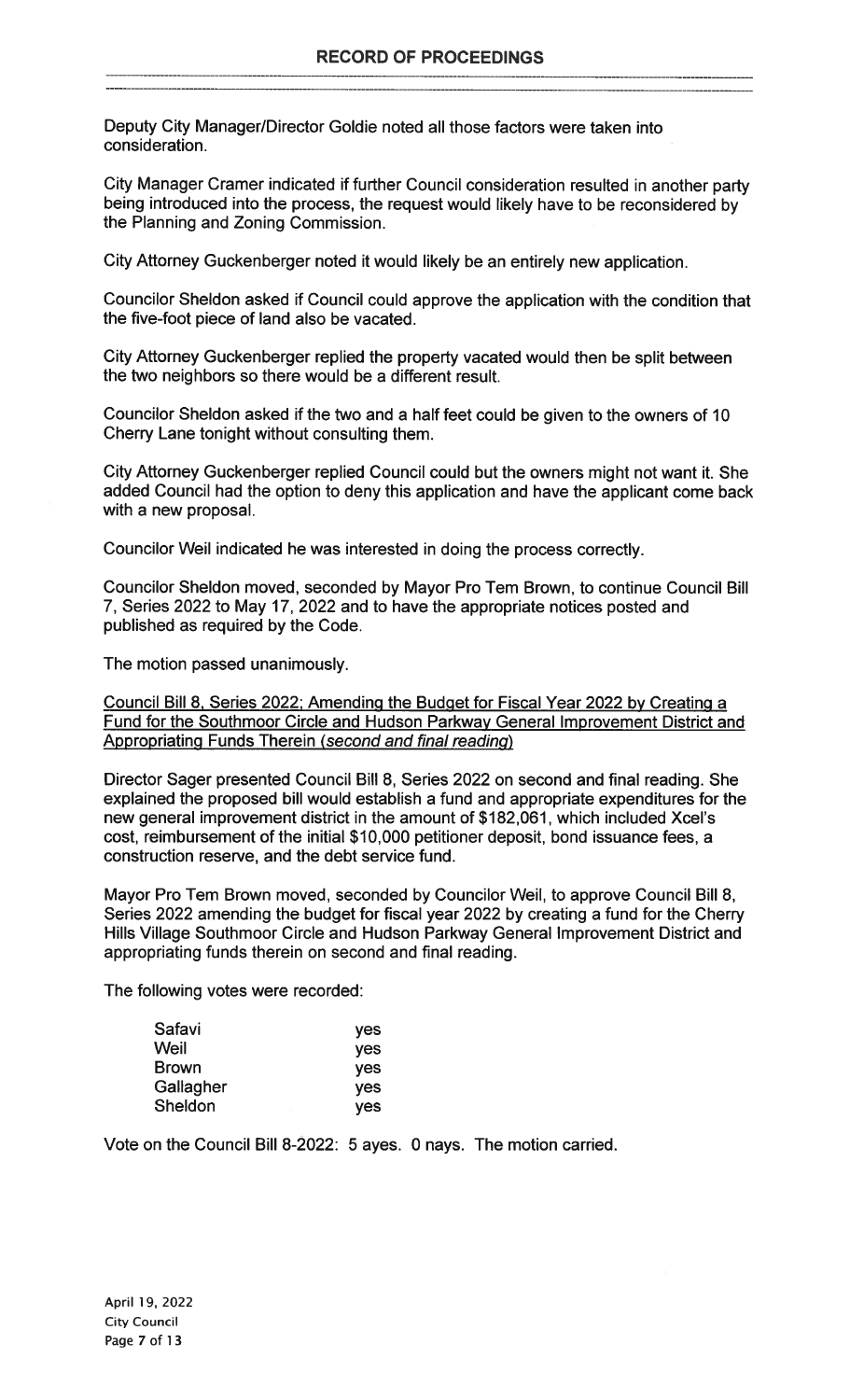Council Bill 9, Series 2022; Amending Article Ill of Chapter 2 of the Municipal Code Concerning the Fidelity Bond Requirement for Employees that Handle City Funds (second and final reading)

Director Sager presented Council Bill 9, Series 2022 on second and final reading. She explained Section 13.4 of the Charter required a fidelity bond for any employee who handled funds at an amount to be fixed by the Council; Section 2-3-30(c) of the Municipal Code set the bond amount at \$20,000 to \$100,000; Council Bill 9, Series 2022 would amend the Code to set the bond amount to zero dollars if the City has approved and purchased insurance coverage that fulfills the same purpose in the amounts appropriate to the risk of loss from dishonest or fraudulent acts by City employees; the City currently purchased additional "excess crime coverage" from CIRSA on an annual basis in the amount of up to \$500,000.

Councilor Gallagher asked about the City's regular insurance.

Director Sager replied the City's base insurance covered up to \$5 million.

Mayor Stewart reiterated he was inclined to change the Charter as bonds were not useful as they were when the Charter was written and insurance coverage was better.

Mayor Pro Tern Brown moved, seconded by Councilor Weil, to approve Council Bill 9, Series 2022, a bill for an ordinance for the City of Cherry Hills Village amending Article Ill of Chapter 2 of the Cherry Hills Village Municipal Code concerning the fidelity bond requirement for employees that handle city funds on second and final reading.

The following votes were recorded:

| <b>ves</b> |
|------------|
| <b>yes</b> |
| <b>yes</b> |
| <b>ves</b> |
| <b>ves</b> |
|            |

Vote on the Council Bill 9-2022: 5 ayes. 0 nays. The motion carried.

Continuation of Amendment No. <sup>1</sup> and 6.2 from Council Bill 2, Series 2022

Planning Manager Workman explained staff continued to work on the amendments from Council Bill 2, Series 2022 from earlier this year but requested a further continuance.

Mayor Pro Tern Brown moved, seconded by Councilor Gallagher, to continue Amendment No. <sup>1</sup> and 6.2 of Council Bill 2, Series 2022, until the July 19, 2022, meeting date.

The motion passed unanimously.

## NEW BUSINESS

None

### RECESS OF THE CITY COUNCIL TO CONVENE AS THE CHERRY HILLS VILLAGE SOUTHMOOR CIRCLE AND HUDSON PARKWAY GENERAL IMPROVEMENT DISTRICT BOARD

Mayor Stewart recessed the City Council Meeting and convened the meeting of the Cherry Hills Village Southmoor Circle and Hudson Parkway General Improvement District Board.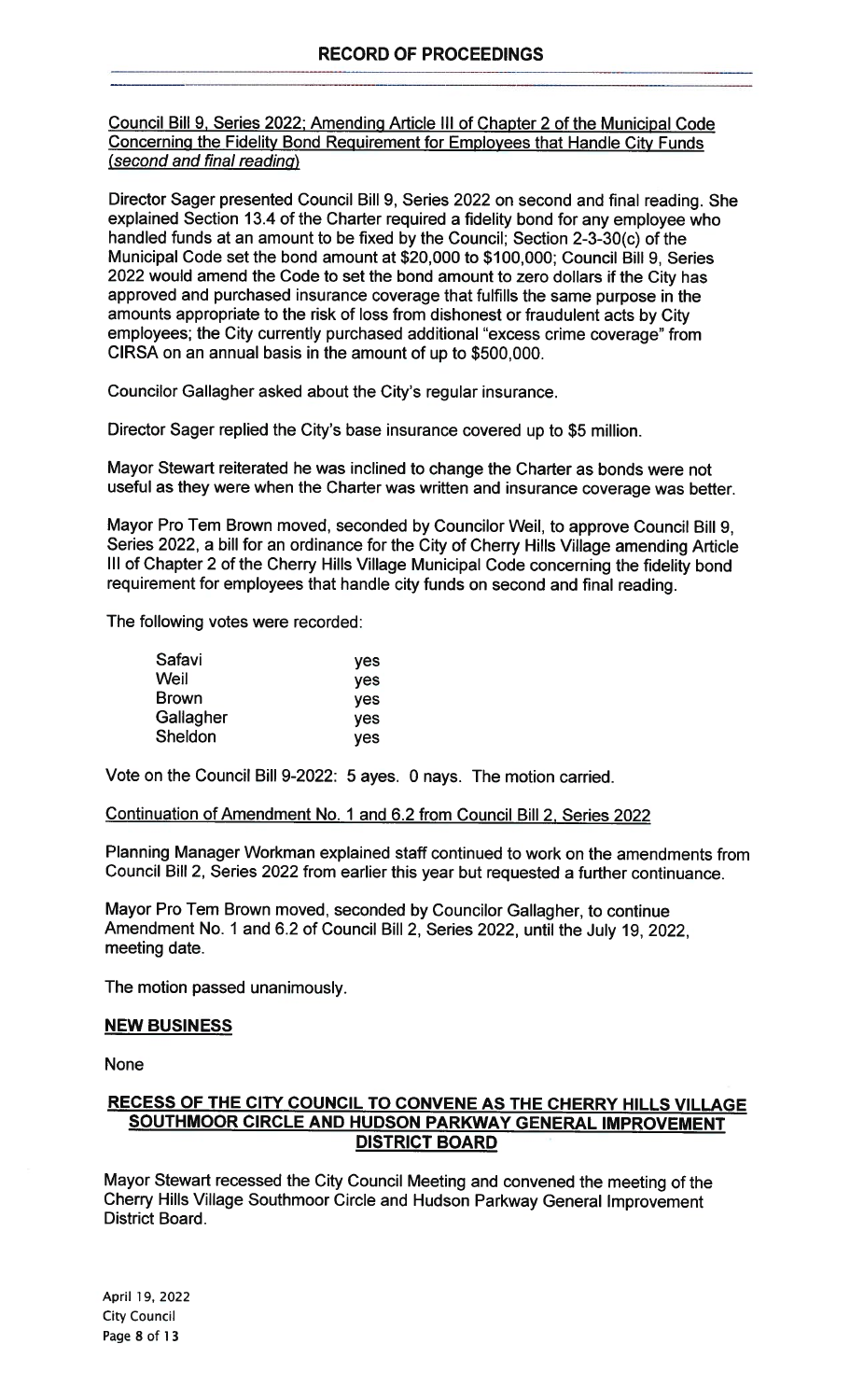### MEETING OF THE CHERRY HILLS VILLAGE SOUTHMOOR CIRCLE AND HUDSON PARKWAY GENERAL IMPROVEMENT DISTRICT BOARD

Mayor Russell Stewart, serving ex-officio as the GID Chairperson, called the meeting to order at 7:51 p.m.

## ROLL CALL OF MEMBERS

The City Council for the City of Cherry Hills Village serving ex-officio as the Board of Directors of the Cherry Hills Village Southmoor Circle and Hudson Parkway General Improvement District: Mayor Russell Stewart, Mayor Pro Tern Katy Brown, Councilors Randy Weil, Afshin Safavi, Mike Gallagher, and Dan Sheldon were present on roll call.

Absent: Councilor Al Blum.

The administrative staff of the City serving as the administrative staff of the GID: City Manager Chris Cramer, Deputy City Manager and Public Works Director Jay Goldie, City Attorney Kathie Guckenberger, Police Commander Pat Weathers, Finance Director Jessica Sager, Planning Manager Paul Workman, and City Clerk Laura Gillespie.

## CONSENT AGENDA

Councilor Sheldon removed Item 12a.

## ITEMS REMOVED FROM THE CONSENT AGENDA

Item 12a. Approval of Minutes - April 5, 2022

Mayor Pro Tem Brown moved, seconded by Councilor Gallagher to approve Item 12a.

The motion passed with 5 ayes and <sup>1</sup> abstention.

## UNFINISHED BUSINESS

#### Board Bill 1, Series 2022; Providing for the Issuance of a General Obligation Note (second and final reading)

Director Sager presented Board Bill 1, Series 2022 on second and final reading. She explained the proposed bill authorized the issuance of the Series 2022 Note, in a principal amount of up to \$1 50,000, along with additional proceeds in the amount of \$32,061 which would be generated from supplemental interest on the Note; if approved closing would be held in the beginning of May and the project should start at the end of May.

Mayor Pro Tem Brown moved, seconded by Councilor Weil, to approve Board Bill 1, Series 2022; A Bill for an Ordinance of the Cherry Hills Village Southmoor Circle and Hudson Parkway General Improvement District, in the City of Cherry Hills Village, Colorado, providing for the issuance of a General Obligation Note of such District, Series 2022, in an aggregate principal amount not exceeding \$150,000, to finance the cost of certain improvements approved at a District election held November 2, 2021; ratifying actions heretofore taken; authorizing the execution by the District of the Note and related documents required in connection therewith; and making determinations as to other matters related to the Note on second and final reading.

The following votes were recorded:

| Safavi       | yes |
|--------------|-----|
| Weil         | yes |
| <b>Brown</b> | yes |

April 19, 2022 City Council Page 9 of 13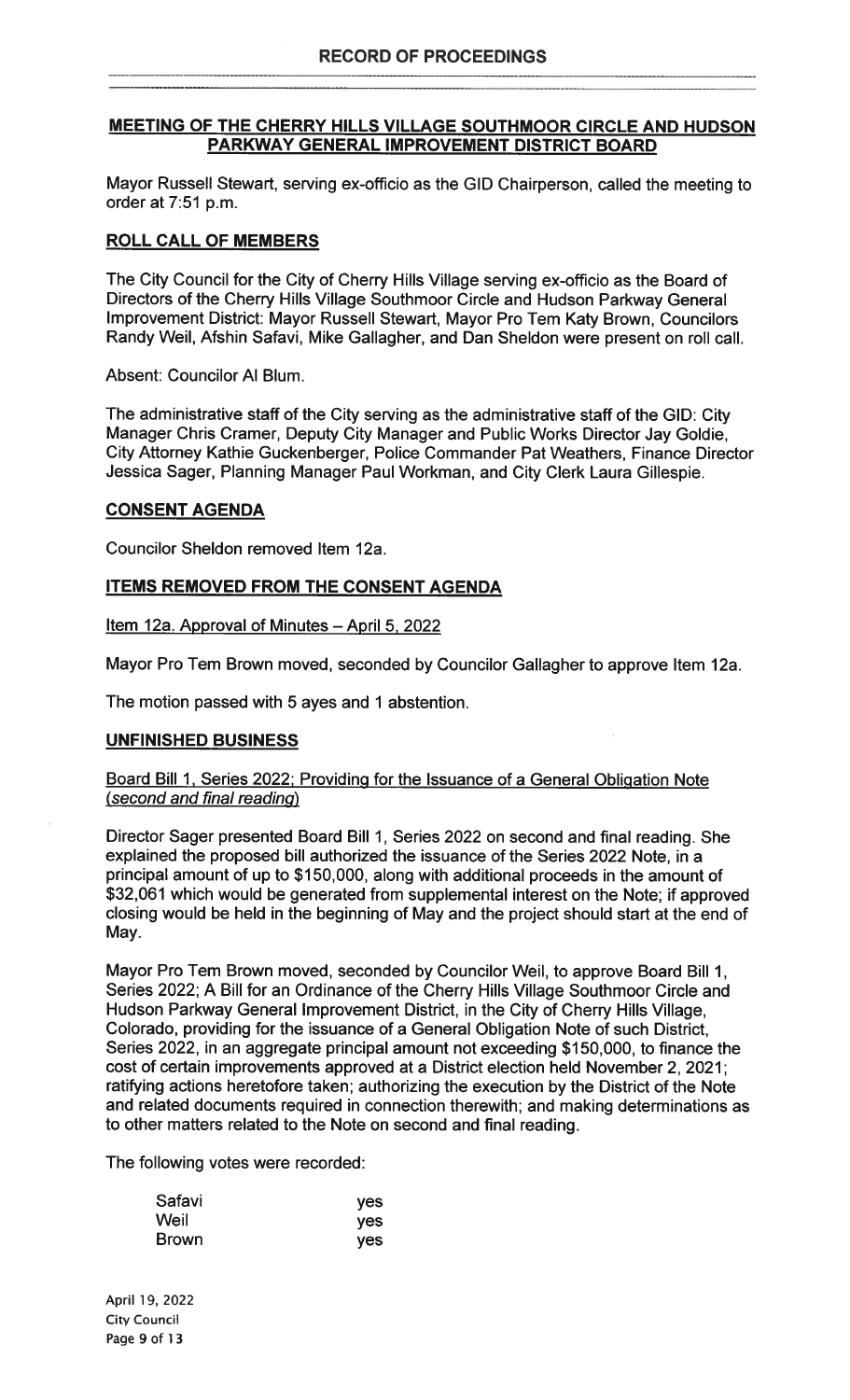| <b>Stewart</b> | yes        |
|----------------|------------|
| Gallagher      | <b>ves</b> |
| Sheldon        | yes        |

Vote on the Board Bill 1-2022: <sup>6</sup> ayes. <sup>0</sup> nays. The motion carried.

### NEW BUSINESS

None

#### ADJOURNMENT

The Southmoor Circle and Hudson Parkway General Improvement District Board meeting adjourned.

## RECONVENE MEETING OF THE CHERRY HILLS VILLAGE CITY COUNCIL

The meeting of the Cherry Hills Village City Council reconvened at 7:54 p.m.

## REPORTS

#### Mayor's Report

Mayor Stewart reported he attended the April 6<sup>th</sup> Metro Mayors Caucus, discussion included using municipal bonds to construct more affordable housing; he attended the City's annual contractors meeting on April 7<sup>th</sup>; he attended the April 8<sup>th</sup> Arapahoe County Commissioners, Mayors, and City Managers meeting, discussion focused on the formation of the Arapahoe County Health Department.

City Manager Cramer added the County had expresse<sup>d</sup> their willingness to presen<sup>t</sup> to Council when they had <sup>a</sup> few more answers.

Mayor Stewart reported he had attended two CML meetings on April 12<sup>th</sup> including the budget and audit committee; he hosted the Mayors Munch on April 13<sup>th</sup>; the first meeting of the High Line Collaborative Forum had been held; there was an upcoming meeting on the Hampden Avenue study; a DRCOG meeting on April 20<sup>th</sup>; an Arapahoe County CDOT meeting on April 21st; a CML executive board meeting on April 22<sup>nd</sup>; CML lost its appea<sup>l</sup> to the Governor to veto HB 22-1024 regarding imposing <sup>a</sup> sales tax exemption for public schools on local municipalities; the concern was the violation of home rule provisions of the Colorado Constitution and the precedent set to allow the state legislature to determine local tax exemptions; he would attend the April 25th Arapahoe County Open Space and Trails Advisory Board. He directed staff to send notice to homeowners anytime the City became aware of <sup>a</sup> fence in the public right-ofway instructing the fence to be moved onto private property.

#### Members of City Council

Councilor Sheldon reported on Wednesday he toured the High Line Canal Conservancy's new office; on Thursday he attended the High Line Canal Collaborative's first meeting along with Mayor Stewart and Parks Coordinator Black, discussion included outlining roles, updates from the High Line Canal Conservancy and Denver Water, and Cherry Hills Village's stormwater engineering project. He asked about entering into an IGA with neighboring jurisdictions to accomplish economies of scale for maintenance of the Canal.

Deputy City Manager/Director Goldie noted that process was already moving forward; Greenwood Village, Littleton, and Denver had signed an IGA; Cherry Hills Village staff was watching that closely and hoped to be able to join once the City was ready to take on maintenance of the Canal.

April 19, 2022 City Council Page 10 of 13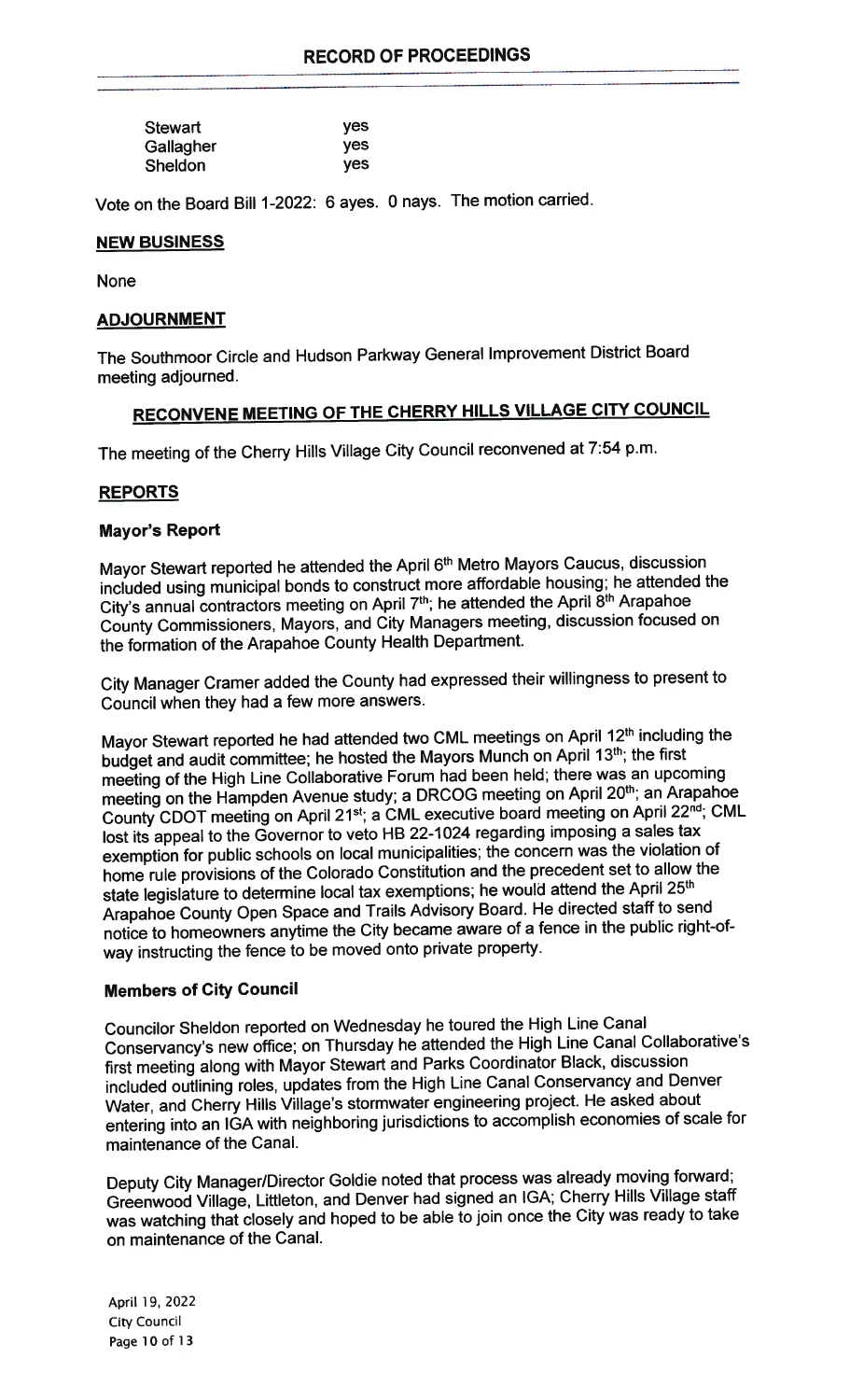Councilor Sheldon reported September 16<sup>th</sup> was the Dine on the Canal dinner at the new headquarters; May 20<sup>th</sup> was the Cherry Hills Land Preserve's goat yoga event at Quincy Farm; he asked Deputy City Manager/Director Goldie for an update on the Quincy undergrounding project; he suggested Council members return packet items being continued to City Clerk Gillespie to use in the next packet.

Councilor Gallagher recognized Cherry Hills Land Preserve for coming up with a robust program schedule at Quincy Farm.

Mayor Pro Tem Brown agreed with Mayor Stewart's comment about the fence in the right-of-way; the City had a complaint-driven system and had now received a complaint about that fence; it was not fair to require new fences to meet the Code but allow another property owner to have hundreds of feet of right-of-way inside their fence; she was not suggesting the City start patrolling for fences in the right-of-way because the City did not have the resources to do that; but when the City received complaints the City should take action. She indicated Council should reconsider the new practice of not holding Council discussion on an item on first reading when there was a public hearing on second reading; what happened tonight was a travesty where two weeks of everyone's time were wasted before discussing the application and discovering the problems; now it was pushed out even farther; she felt terrible for the applicant and everyone involved; it was not uncommon for Council to look at applications and have questions that used to be addressed between first and second reading; under the current practice first reading had no discussion and basically served no purpose except to delay the timeline; the reasons the practice was changed still existed but she would like Council to reconsider that practice.

Councilor Weil reported the Belleview median project had been budgeted at \$100,000 with half from the City and half from the HOA, but the low bid came back at \$183,000; neither the City nor the HOA had extra money in their budgets; the HOA agreed to wait on this project until prices decreased. He reported he was on the regional transportation committee of DRCOG and their meeting this morning had focused on the application to lift the state's carbon monoxide, the result of a 20-pIus year process, much of it attributable to regulations on the automotive industry; greenhouse gas regulations were currently being debated and would be a heavier lift to make progress; DRCOG would be returning to in-person meetings. He agreed with the others on fences and added his concern with allowing boulders to be placed in the right-of-way to prevent parking.

Councilor Safavi congratulated Dr. Todd Saliman for being the 24<sup>th</sup> president of the University of Colorado.

Mayor Stewart noted Colorado was still out of compliance with ozone regulations and discussion included RTD free days; ozone was now a bigger problem than carbon monoxide because there were a lot of natural sources for ozone; ultimately electric cars might be the way to solve these problems.

#### City Manager & Staff

Planning Manager Workman reported staff had received positive feedback from the City's annual contractor's meeting; the Planning and Zoning Commission extended the deadline for the second Master Plan update survey to the end of the month, the City had received about 100 responses so far; CML had asked elected officials to ask their state representatives to vote no on HB 22-1 362 that would mandate municipalities to adopt and enforce minimum energy codes without exception or consideration of local priorities.

Mayor Stewart expressed his support for a letter from the Council to state representatives requesting their no vote.

April 19, 2022 City Council Page 11 of 13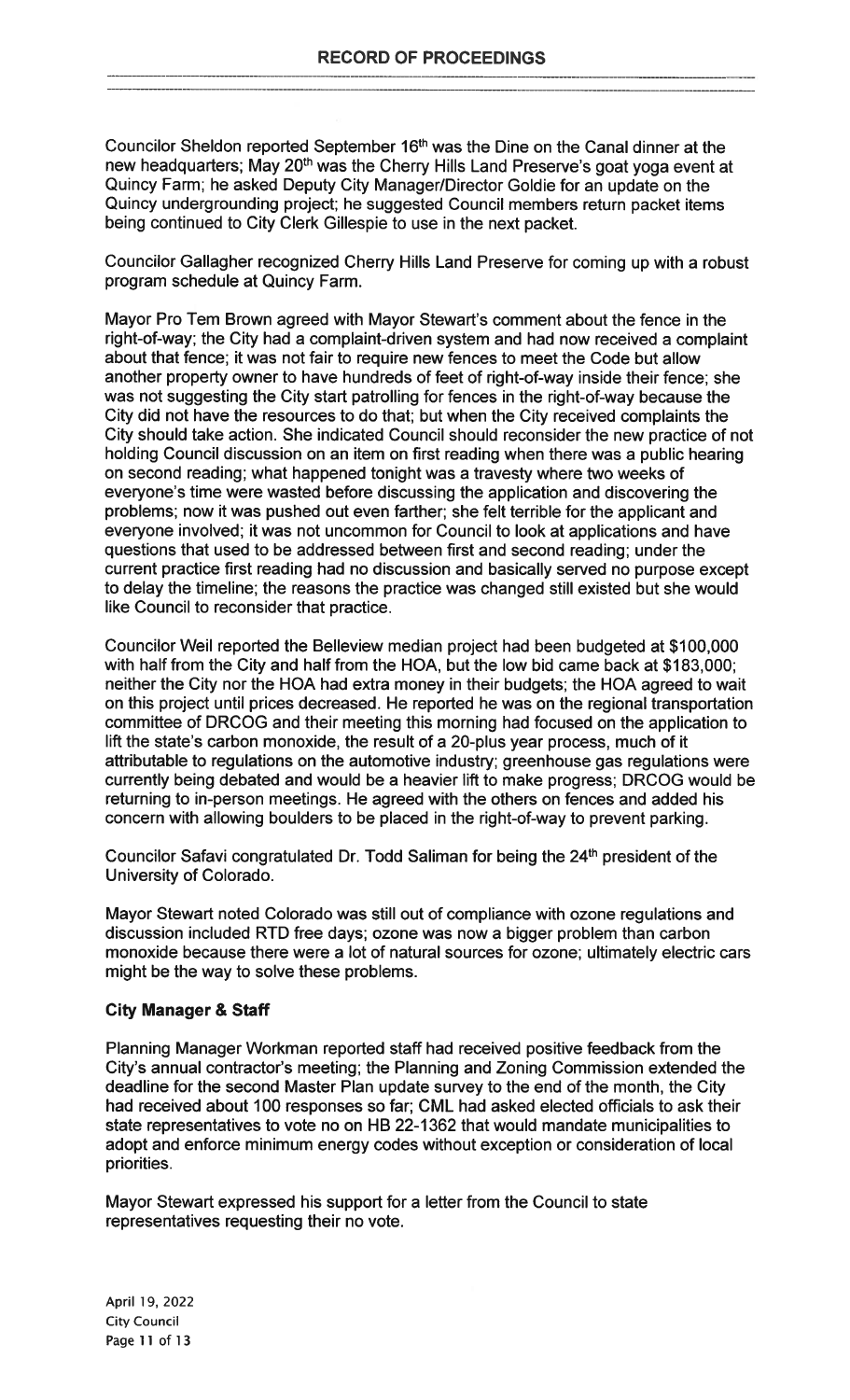Councilor Sheldon asked staff to provide <sup>a</sup> non-partisan summary of the bill for Council's review before <sup>a</sup> letter was sent on behalf of Council.

Deputy City Manager/Director Goldie reported staff had invited Liz Gardner, the City's new local governmen<sup>t</sup> liaison at Xcel, to attend the May 17th Council meeting to discuss the Quincy undergrounding project. He explained XceI had left the partial poles on Quincy because there was Zayo wireless equipment on them, but Xcel had never communicated that to the City; staff had made it clear to Xcel the timeframe and communication on this project were not acceptable; this was the worse project he had been involved with in his <sup>30</sup> years in public service; he had Xcel's promise to remove the poles once Zayo's equipment was removed; staff had <sup>g</sup>iven Zayo formal notice per their master license agreemen<sup>t</sup> with the City; Zayo had <sup>90</sup> days to remove their equipment; CenturyLink and Comcast would come back out to clean up and bury their remaining lines.

Councilor Sheldon asked about the <sup>p</sup>lan for revegetation of the right-of-way.

Deputy City Manager/Director Goldie replied Xcel was responsible for the revegetation; after all the utilities and poles were removed Xcel would regrade the area, staff would inspect it, then XceI would pu<sup>t</sup> down topsoil, staff would inspect it, then Xcel would hydro seed the area.

City Manager Cramer reported staff was in the middle of the follow up that resulted from the full day of police chief interviews; he hoped for resolution on that by next week in order to move forward with <sup>a</sup> finalist; the process of finding <sup>a</sup> new finance director was less positive; staff had reposted that position; the recruitment and retention issues were real for the City as well; these two processes had highlighted some ideas that he would likely be discussing with Council to make sure the City was staying competitive; staff would probably look into the option of hiring <sup>a</sup> recruiter for the finance director position next week.

Mayor Stewart noted <sup>a</sup> supplemental appropriation would be needed and suggested putting that on the next agenda.

City Manager Cramer reported the City had received an initial notice of an initiative petition for <sup>a</sup> Charter amendment; there was some interest in having <sup>a</sup> conversation with the petition committee about the propose<sup>d</sup> language and asked for <sup>a</sup> couple of volunteers from Council to join himself and City Attorney Guckenberger; he emphasized staff wanted to be respectful of the petition committee's timeline.

Councilor Gallagher and Councilor Weil volunteered to participate in that conversation.

Councilor Well asked other Council members to send him their thoughts.

City Manager Cramer encourage<sup>d</sup> Council members to reach out to City Attorney Guckenberger with any legal questions. He reported the Cherry Hills Land Preserve would provide an update to Council at the next meeting about their activities. He noted he and City Attorney Guckenberger would discuss Mayor Pro Tem Brown's point about first and second reading.

Mayor Pro Tern Brown indicated she recalled the reason being not having Council discuss the same issue twice.

Mayor Stewart replied par<sup>t</sup> of the reason had been not to require the applicant to come twice; discussion at both first and second reading created the ability for the testimony to be inconsistent and conflicting by having two meeting records instead of just one.

City Manager Cramer indicated his preference was to have the public hearing on first reading to ensure Council was informed and hear from the public early in the process;

April 19, 2022 City Council Page 12 of 13